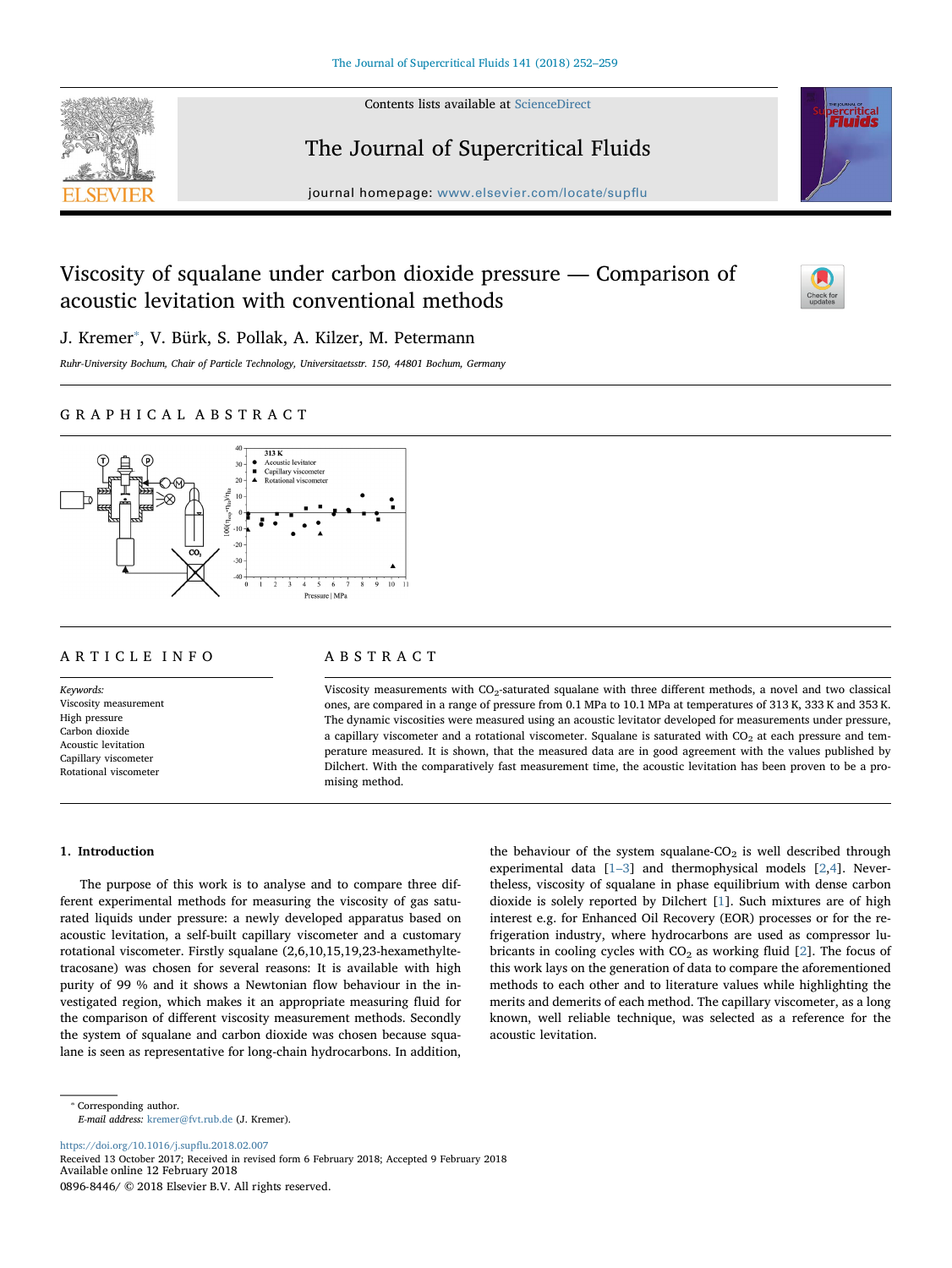## 2. Materials and methods

## 2.1. Materials

Squalane with a purity of 99 % purchased from Sigma Aldrich (Germany) is used for measurements and calibration. A share from the batch purchased was sent to an accredited laboratory (ZMK Wolfen, Germany) where the kinetic viscosity and the density were gauged from  $293$  K to  $353$  K in steps of  $10$  K.  $CO<sub>2</sub>$  is purchased from AirLiquide (France) with a purity of  $\geq$  99.95 %. All substances are used without any further purification and squalane is not degassed.

## 2.2. Methods

<span id="page-1-2"></span>Table 1

The viscosity of liquid squalane saturated with carbon dioxide is measured. Generally, the viscosity of liquids with dissolved gases depends on the amount of dissolved gas. For gas-saturated liquids, the amount of gas soluble is a function of pressure and temperature. The solubility of  $CO<sub>2</sub>$  in squalane increases as pressure is increased, which leads to a reduction in viscosity. Contrary, the solubility decreases with rising temperature. To calculate the viscosity of  $CO<sub>2</sub>$ -saturated squalane using shape oscillations of acoustically levitated drops, the density is needed. Data for the density of the mixture at temperatures of 313 K, 333 K and 353 K and pressures from 0.1 MPa to 10 MPa are taken from Hiller [[5](#page-6-3)]. To calculate the density at any conditions needed, the data points by Hiller [\[5\]](#page-6-3) are interpolated with a model by Seifried [[4](#page-6-2)]. Density (in kg/m<sup>3</sup>) is described as a function of pressure (in MPa) and temperature (in K) using Eqs.  $(1)$ – $(5)$ . [\[4\]](#page-6-2)

<span id="page-1-0"></span>
$$
\rho(p, T) = \rho_0(T) + k_1(T) \cdot (p - 0.1 MPa) + k_2(T) \cdot (1 - e^{-k_3(T) \cdot (p - 0.1 MPa)})
$$
\n(1)

$$
\rho_0(T) = A_1 + A_2 \cdot T \tag{2}
$$

$$
k_1(T) = A_3 + A_4 \cdot T \tag{3}
$$

<span id="page-1-1"></span>
$$
k_2(T) = A_5 + A_6 \cdot T + A_7 \cdot T^2 \tag{4}
$$

$$
k_3(T) = A_8 + A_9 \cdot T \tag{5}
$$

The parameters  $A_1$  to  $A_9$  are fitted using the solver implemented in the software Microsoft Excel. To estimate the accuracy of the fit, the absolute average relative deviation AARD (in %) is calculated by the following expression.

$$
AARD = \frac{1}{n} \cdot \sum_{i=1}^{n} \frac{|x_{\exp} - x_{\text{calc}}|}{x_{\exp}} \cdot 100\%
$$
 (6)

The parameters and the AARD values are given in [Table 1](#page-1-2). The density of  $CO_2$ -saturated squalane is well described by Eqs. [\(1\)](#page-1-0)–[\(5\)](#page-1-1) as shown by the low AARD value of 0.19 %.

Parameters of the density model [[4](#page-6-2)] (Eqs. [\(1\)](#page-1-0)–[\(5\)](#page-1-1)) and the viscosity model [\[14](#page-7-0)] (Eqs. [\(15\)](#page-4-0)–[\(18\)](#page-4-1)).

<span id="page-1-3"></span>

Fig. 1. Acoustic levitator for high pressure systems: (1) transducer, (2) reflector, (3) swivel joint, (4) high speed camera, (5) LED light source and (6) screw press.

#### 2.2.1. Acoustic levitation

Viscosity can be determined by analysing the freely decaying oscillation of an acoustically levitated drop. [Fig. 1](#page-1-3) shows a scheme of the high pressure acoustic levitator used for the experiments. A detailed description of the high pressure levitator can be found in Borosa [\[6\]](#page-6-4).

The main components of the acoustic levitator are an ultrasonic transducer (1) and a reflector (2), which are both installed in a high pressure view cell (New Ways of Analytics, Germany) for pressures and temperatures up to 16 MPa and 433 K respectively. The view cell is equipped with two sapphire windows, which are positioned opposite another, and is heated by four heating cartridges, which are positioned in the walls of the cell. The transducer (1) emits ultrasonic waves with frequencies between 31 and 39 kHz, depending on temperature and pressure inside the view cell. Temperature and pressure are measured with uncertainties of  $\pm$  0.5 K and 0.03 MPa respectively. The waves are reflected at the surface of the reflector (2). Between the two, emitted and reflected waves interfere and, when the distance between transducer and reflector matches an integer multiple of half of the wavelength, resonance conditions are attained. In this case, the sound field is characterized by areas where sound pressure is zero, called nodes, alternating with areas of maximum pressure, called antinodes. Thanks to this pressure distribution, small liquid or solid samples can be positioned in the pressure nodes, where they are held contactlessly by two sound-induced forces: the axial force and the radial force. The axial force acts in the direction of gravity and counteracts the gravitational force of the sample. The radial force acts perpendicular to the axis of levitation and compensates displacements of the sample in radial direction.

For the analysis, the view cell is flushed with  $CO<sub>2</sub>$ , heated up to the

| Density model                                                                                            |                                                                                                                                                                           |                                                                               | Viscosity model                                                      |                                             |                                                                                |                                                                               |                                                                                 |
|----------------------------------------------------------------------------------------------------------|---------------------------------------------------------------------------------------------------------------------------------------------------------------------------|-------------------------------------------------------------------------------|----------------------------------------------------------------------|---------------------------------------------|--------------------------------------------------------------------------------|-------------------------------------------------------------------------------|---------------------------------------------------------------------------------|
| Parameter                                                                                                | Unit                                                                                                                                                                      | Value                                                                         | Parameter                                                            | Unit                                        | Acoustic levitator                                                             | Capillary viscometer                                                          | Dilchert [1]                                                                    |
| $A_1$<br>A <sub>2</sub><br>$A_3$<br>$A_4$<br>A <sub>5</sub><br>A <sub>6</sub><br>A <sub>7</sub><br>$A_8$ | kg/m <sup>3</sup><br>$kg/(m^3K)$<br>$kg/(m^3MPa)$<br>$kg/(m^3MPaK)$<br>$\text{kg/m}^3$<br>$\text{kg}/(\text{m}^3\text{K})$<br>$\text{kg}/(\text{m}^3\text{K}^2)$<br>1/MPa | 1037.9<br>$-0.0774$<br>23.61<br>$-0.061$<br>1.143<br>$-0.052$<br>$\mathbf{0}$ | $B_1$<br>B <sub>2</sub><br>$B_3$<br>$B_4$<br>B <sub>5</sub><br>$B_6$ | mPas<br>mPas/K<br>mPas<br>K<br>1/MPa<br>1/K | 3.72<br>$-7.9910^{-3}$<br>$-3.6110^{-5}$<br>3975.26<br>74.00<br>$1.70 10^{-2}$ | 2.20<br>$-4.4110^{-3}$<br>$-1.3110^{-5}$<br>3601.93<br>39.66<br>$1.5410^{-2}$ | 4.20<br>$-10.310^{-3}$<br>$-6.36 10^{-5}$<br>3834.63<br>104.94<br>$1.8410^{-2}$ |
| A <sub>9</sub><br><b>AARD</b>                                                                            | 1/(MPaK)<br>$\frac{0}{0}$                                                                                                                                                 | 0.19                                                                          | <b>AARD</b>                                                          | $\frac{0}{0}$                               | 4.20                                                                           | 1.66                                                                          | 3.62                                                                            |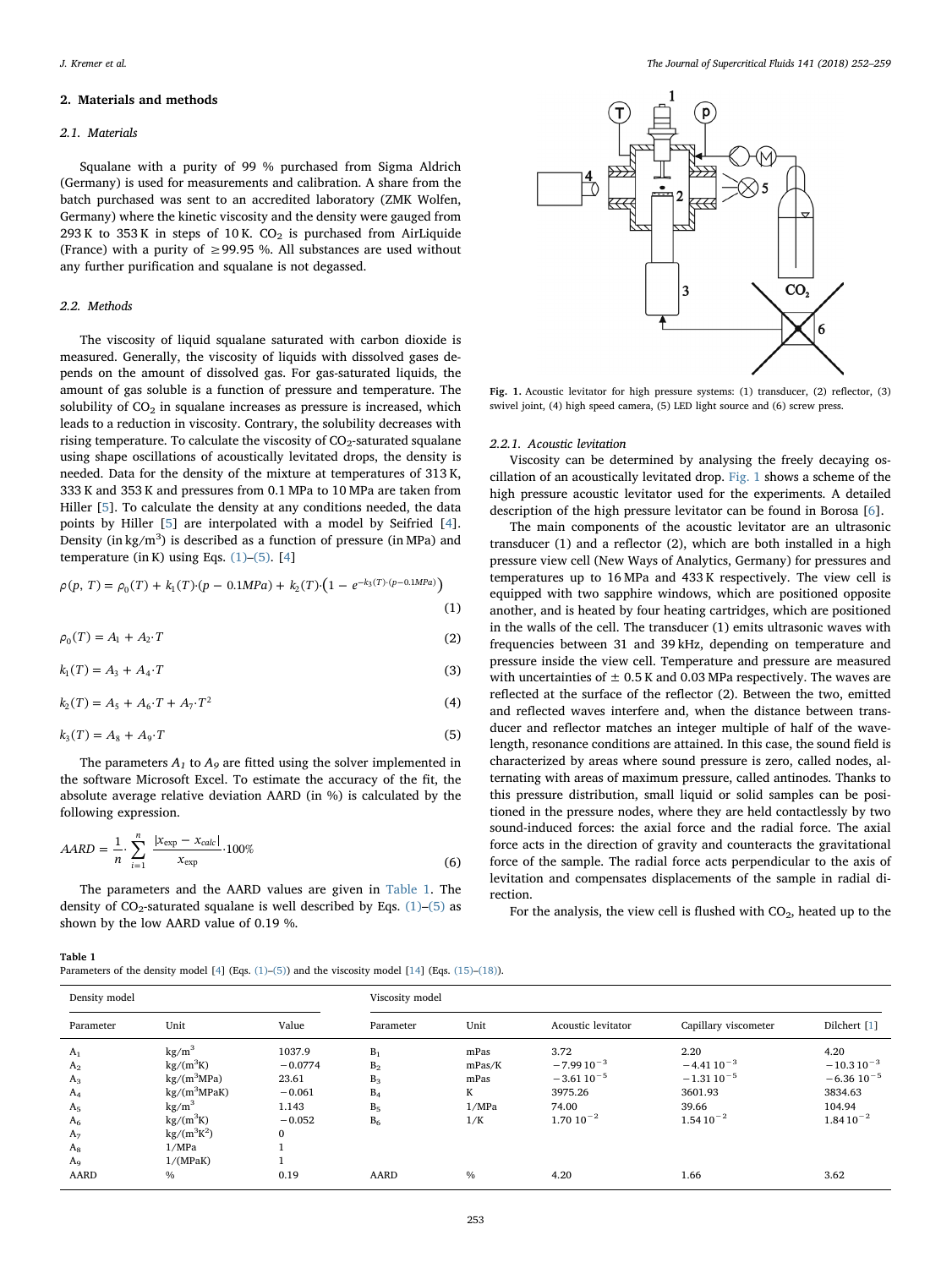desired temperature and filled with  $CO<sub>2</sub>$  to the desired pressure. Then a squalane drop is injected into the pressure node using a screw press (6) and a capillary, which reaches through a bore in the reflector (2). After injection, the capillary is removed from the sound field using a swivel joint (3). When the drop is stably levitated, amplitude modulation of the sound wave is used to excite shape oscillations of the fundamental mode, which is characterized by axisymmetric oblate-prolate oscillations. After cessation of the amplitude modulation, the drop fulfills a damped oscillation where the damping constant depends on the drop's viscosity. The set-up is backlit by a light-emitting diode (LED) light source (5) and recorded by a high speed camera (4) (CR3000x2, Optronis, Germany) equipped with a macro lens and a tele-converter (EX 2.8/105 DG Macro NAFD OS HSM and TC-2001, Sigma GmbH, Germany).

A self-written Matlab code is used to determine the damping constant from the record. Besides viscosity, which correlates with the damping constant, the algorithm also delivers the interfacial tension, which correlates with the oscillation frequency. Viscosity is calculated with Eq. [\(7\)](#page-2-0), as proposed by Lamb [\[7\]](#page-6-5) with the damping constant  $\tau$  (in  $s^{-1}$ ), the density of the liquid drop  $\rho$  (in kg/m<sup>3</sup>) and the radius of a sphere  $R$  (in m), whose volume is equal to that of the acoustically levitated, deformed drop.

<span id="page-2-0"></span>
$$
\eta = \frac{\tau \cdot \rho \cdot R^2}{5} \tag{7}
$$

The detailed procedure is described elsewhere [[8](#page-6-6)]. As long as a precise length scale is known for the image recordings, no further calibration is needed for the acoustic levitation method. To determine the length of one pixel in a high speed video, a reference picture of a precision ruby sphere with a diameter of  $2 \text{ mm} \pm 0.0025 \text{ mm}$  (Goodfellow, England) is used.

For the measurement of the viscosity of gas-saturated liquids, it has to be ensured that phase equilibrium is reached. For acoustically levitated squalane drops in a  $CO<sub>2</sub>$  atmosphere, Baer et al. [\[9\]](#page-6-7) study phase equilibria of this system at a temperature of 315.15 K and pressures between 0.5 MPa and 5.61 MPa using an acoustic levitator coupled with a Raman spectrometer. They also investigate the time needed to reach full saturation of a droplet with a volume of  $2 \mu l$ , as typically used for the acoustic levitation method. Even for a medium pressure of 2.64 MPa, phase equilibrium is reached in less than five minutes. [[9](#page-6-7)] Own attempts indicate, that the phase equilibrium is reached in less than one minute after injection into the pressure node for all pressures investigated.

# 2.2.2. Capillary viscometer

The capillary viscometer is designed for a pressure range from 0.1 MPa to 30 MPa and a temperature range from 293.15 K to 373.15 K. The set-up of the apparatus and the calibration procedure are described elsewhere for a similar capillary viscometer built in the same working group [\[10](#page-7-1),[11\]](#page-7-2). For the measurement with gas-saturated liquids, the viscometer has been extended with an additional saturation autoclave and a piston pump to enhance the dissolution process. The following paragraph covers a short description of the capillary viscometer and the saturation section.

The capillary viscometer ([Fig. 2](#page-3-0)) consists of an oven, autoclaves (A and SA), heating wires (HW), temperature (T) and pressure sensors (P), a high precision differential pressure sensor (ΔP), connection blocks (B) and the capillary (C). All piping except for the capillary has an inner diameter of at least 3 mm to minimise pressure losses before and after the capillary. Both autoclaves (A) contain a hydraulically operated metal bellow which is connected to an electrically driven spindle press. By this means, volume can be shifted from one autoclave to the other, flowing through the measuring capillary. The volume flow is adjustable from 1 ml/min to 25 ml/min. The connection blocks on both sides of the capillary are connected to a differential pressure gauge (PCX-AII, Fuji, France) with a working range of 5 mbar–5000 mbar. The entire

measurement procedure is controlled and recorded by a program written in the software LabView. The devices were calibrated for the chosen conditions and the maximal uncertainties were estimated to be 0.31 K at maximum temperature, 0.25 MPa in absolute and 500 Pa in differential pressure.

The PT100 resistance thermometers used, were calibrated with ice water and with a reference PT100. The differential pressure sensor was calibrated with a reference pressure sensor with an accuracy of 50 Pa and the absolute pressure sensor with a pressure sensor was calibrated with an accuracy of 0.008 MPa.

For fluid flow in a circular capillary, Hagen-Poiseuille's law allows to calculate the dynamic viscosity of the fluid from the volume flow rate Q (in  $m^3/s$ ), the pressure loss  $\Delta p$  (in Pa) and the length l and radius r (in m) of the measuring capillary.

<span id="page-2-1"></span>
$$
\eta = \frac{\Delta p \cdot \pi \cdot r^4}{8 \cdot Q \cdot l} \tag{8}
$$

Eq. [\(8\)](#page-2-1) is valid for a single-phase laminar flow. All measurements were performed at Re < 200. To take into account the energy dissipation at the in- and outlet of the capillary Eq. [\(8\)](#page-2-1) is expanded with the Hagenbach-Couette correction which leads to Eq. [\(9\).](#page-2-2) [\[12](#page-7-3)] The correction factor m for square cut ends was chosen to be 1.12. [[13\]](#page-7-4)

<span id="page-2-2"></span>
$$
\eta = \frac{\Delta p \cdot \pi \cdot r^4}{8 \cdot Q \cdot l} - \frac{m \cdot \rho \cdot Q}{8 \cdot \pi \cdot l} \tag{9}
$$

The maximal influence of the energy dissipation on the viscosity was calculated to be less than 0.25 %. The density of  $CO<sub>2</sub>$  saturated squalane was taken from [\[5\]](#page-6-3).

For the filling and saturation procedure, squalane is fed into the saturation autoclave (SA) while the rest of the plant is evacuated. With opening the connecting valve between the saturation autoclave and the plant, the squalane is distributed in the whole system. Beforehand the measurements with  $CO<sub>2</sub>$ , measurements with pure squalane are carried out to calibrate the capillary radius as described in [[11\]](#page-7-2).

In preparation for the measurements with squalane and carbon dioxide, the system is heated to the desired temperature and the remaining void volume in the autoclaves is filled with  $CO<sub>2</sub>$  up the desired pressure. After that, squalane is continuously pumped from the lower outlets of all autoclaves to the upper inlets to accelerate the saturation process. Thereby, the saturation is improved by the increased contact area between the falling squalane droplets and the gas phase. To assure that saturation is reached, the viscosity is regularly measured during the saturation process until it attains a constant value. At 313 K and 10 MPa, which corresponds to the highest solubility measured for this work, phase equilibrium is reached within six hours. After saturation, the mixing pump (P) is stopped and it is waited for more than one hour in order to enable complete separation of the phases in case of gas bubbles in the liquid phase. To maintain only liquid phase in the measuring system, the squalane from the saturation autoclave (SA) is shifted into the autoclaves (A) while the gas is shifted back by using the installed valve-system. The volume shift is generated with the use of the spindle presses (S) to maintain only liquid phase in the measurement autoclaves. Without gas left in the system, a solution at higher pressures is prevented.

Due to its working principle, a capillary viscometer demands for a pressure drop to be measured. As a consequence one has to decide, where exactly the set pressure shall be during operation. For pure liquids, this place usually is at the half length of the capillary. For mixtures with gases, the pressure drop  $\Delta p$  may lead to wrong or misleading results as degassing may occur when the pressure drops under the saturation pressure  $p_{sat}$ . To avoid bubble formation, measurements have to be performed at a slightly higher pressure than the pressure the liquid had been saturated at. In our case, to guarantee one-phase flow, the system pressure before the measurement is set to a pressure of at least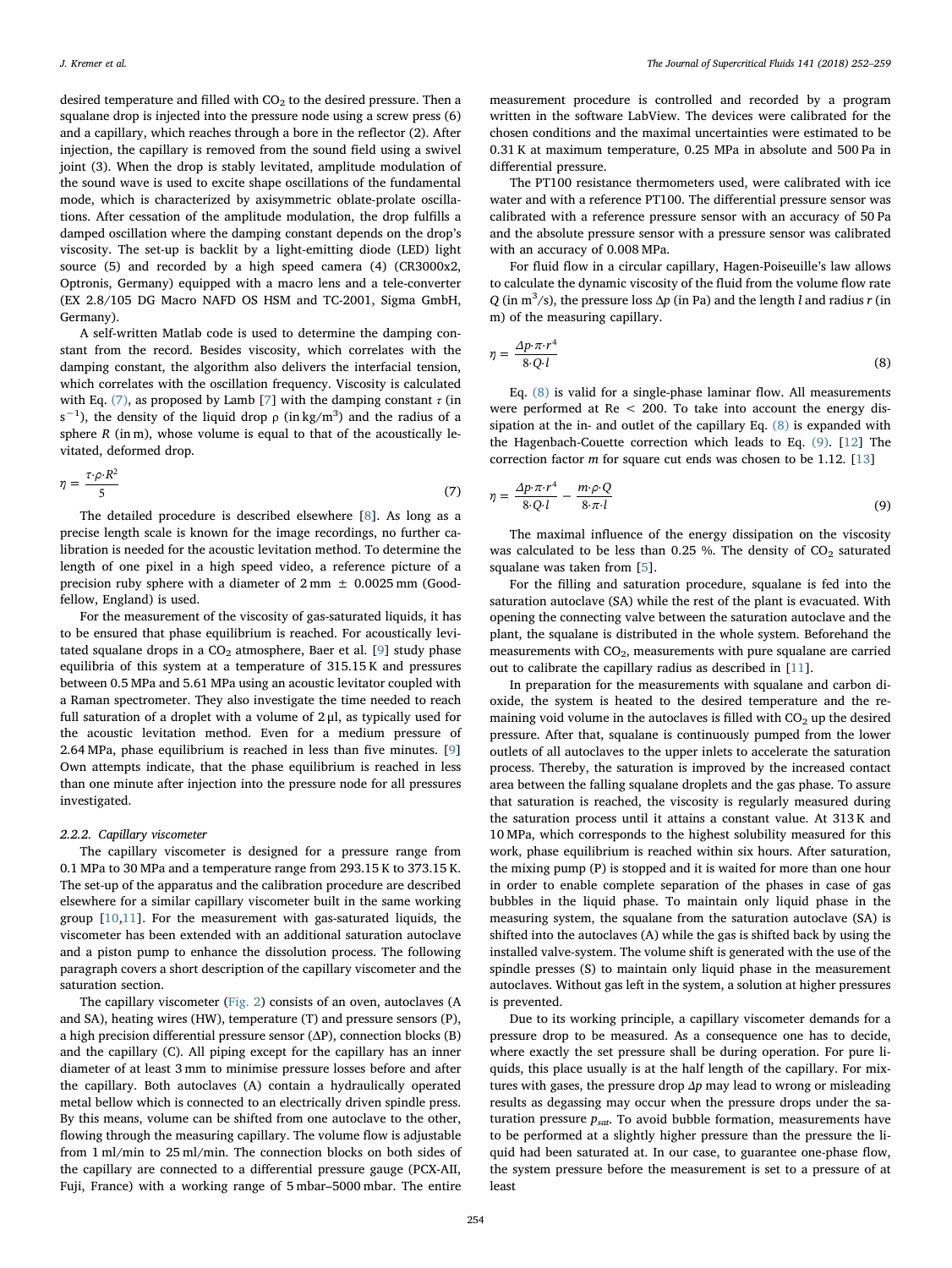<span id="page-3-0"></span>

Fig. 2. Schematic principle of the capillary viscometer and the gas saturation section: (A) autoclave (SA) saturation autoclave, (B) connection block, (C) capillary, (D) piston pump, (S) spindle press, (T) temperature sensor, (HW) heating wire, (P) pressure sensor, and (ΔP) differential pressure sensor.

$$
p \ge p_{sat} + \frac{\Delta p}{2} \tag{10}
$$

right before the spindle presses are started. The viscosity determined under these circumstances is not exactly the viscosity under saturation pressure, because even though the composition is not varied, viscosity slightly changes with the pressure. Therefore at least three measurements at different pressures slightly above  $p_{sat}$  are taken. The results of these three measurements are extrapolated to the saturation pressure using an e-function, which is typical for the dependency of viscosity on pressure, as shown in [Fig. 5.](#page-4-2)

### 2.2.3. Rotational viscometer

The third apparatus used for viscosity measurements is a rotational viscometer (Rheostress RS75, Haake, Germany) equipped with a high pressure cell (PZ38b, Thermo Fischer Scientific, Germany) for pressures up to 40 MPa and temperatures up to approximately 573 K. The pressure cell has a bob and cup geometry with radii of 19 mm and 19.5 mm, respectively. The active length of the rotating cylinder is 80 mm. For a measurement, the pressure cell (cup) is filled with 32 ml of the sample, then the bob is inserted and the pressure cell is closed with a top lid. Two sapphire bearings at the bottom and top allow a rotation of the bob with very low friction. The top part is equipped with a magnetic coupling for a contactless connection of the enclosed bob with the viscometer. The two sapphire bearings must not be used without lubrication. Usually, a drop of the substance to be measured is used to lubricate the bearings.

Prior to the measurements, the pressure cell has to be calibrated to account for the unknown torque resulting from friction in the sapphire bearings, which depends on the viscosity of the lubricant. The viscosity of the lubricant depends on the temperature and, in the case of squalane in contact with  $CO<sub>2</sub>$ , the amount of dissolved gas. The calibration is done according to the following procedure: The sapphire bearings are lubricated with a small amount of squalane. Then, the empty pressure cell is flushed with  $CO<sub>2</sub>$  for 30 s–60 s and afterwards heated up to the desired temperature. Then,  $CO<sub>2</sub>$  is filled into the pressure cell until the desired pressure is reached. After 12 h–14 h of rest, to account for the dissolution of  $CO<sub>2</sub>$  into the squalane used as lubricant, the torque is measured at different rotational speeds. The friction caused by the  $CO<sub>2</sub>$ in the pressure cell is neglected. This procedure is repeated for each temperature to be measured. A quadratic function (Eq.  $(11)$ ) with parameters a, b and c is fitted to the torque data, which is used for the measurements to correct the torque  $M$  (in  $\mu$ N) as a function of rotation speed  $\Omega$  (in min<sup>-1</sup>).

<span id="page-3-1"></span>
$$
M' = M - (a \cdot \Omega^2 + b \cdot \Omega + c) \tag{11}
$$

For a measurement, 32 ml of squalane are filled into the pressure cell. Then, similar to the calibration procedure, the cell is filled with  $CO<sub>2</sub>$  and heated until the desired pressure and temperature conditions are reached. To speed up the saturation procedure, squalane is circulated from the bottom to the top of the cell by a HPLC pump (Waters 515 HPLC Pump, Waters, USA). When  $CO<sub>2</sub>$  dissolves in squalane, the pressure decreases and  $CO<sub>2</sub>$  has to be refilled. That way, the pressure is adjusted manually until it stays constant for several hours. This equilibration usually takes between 12 h and 24 h depending on temperature and pressure. Then, the HPLC pump is switched off. After one hour of rest, viscosity is measured. The measurement is repeated several times to test if viscosity and pressure stay constant. If changes in viscosity are smaller than 0.2 mPas between two measurements, which were made one hour apart, equilibrium is assumed to be reached and viscosity is measured in triplets at a shear rate of 200 1/s.

# 3. Results

To evaluate the reproducibility of viscosity measurement under high pressure, the expanded standard variation of the mean is used, which is calculated as follows. The arithmetic mean  $\bar{x}$  of *n* individual measurements of the quantity  $x$  is calculated by the following expression.

<span id="page-3-3"></span>
$$
\overline{x} = \frac{\sum_{i=1}^{n} x_i}{n}
$$
 (12)

<span id="page-3-2"></span>The experimental standard deviation s is determined using the following equation.

$$
s(\overline{x}) = \sqrt{\frac{1}{n-1} \cdot \sum_{i=1}^{n} (x_i - \overline{x})^2}
$$
 (13)

The expanded standard variation of the mean  $U(\overline{x})$  is calculated with Eq. [\(13\)](#page-3-2) using the Student's

<span id="page-3-4"></span>t-distribution adjusted for the sample size and a level of confidence of 95.5 %.

$$
U(\overline{x}) = t \cdot u(\overline{x}) = \frac{s \cdot t}{\sqrt{n}} \tag{14}
$$

The standard variation of the mean calculated with Eqs. [\(12\)](#page-3-3)–[\(14\)](#page-3-4) will be applied in the following as the uncertainty of the measurement.

#### 3.1. Acoustic levitation

Viscosity of  $CO<sub>2</sub>$ -saturated squalane using acoustic levitation is measured at temperatures of 313 K, 333 K and 353 K and at pressures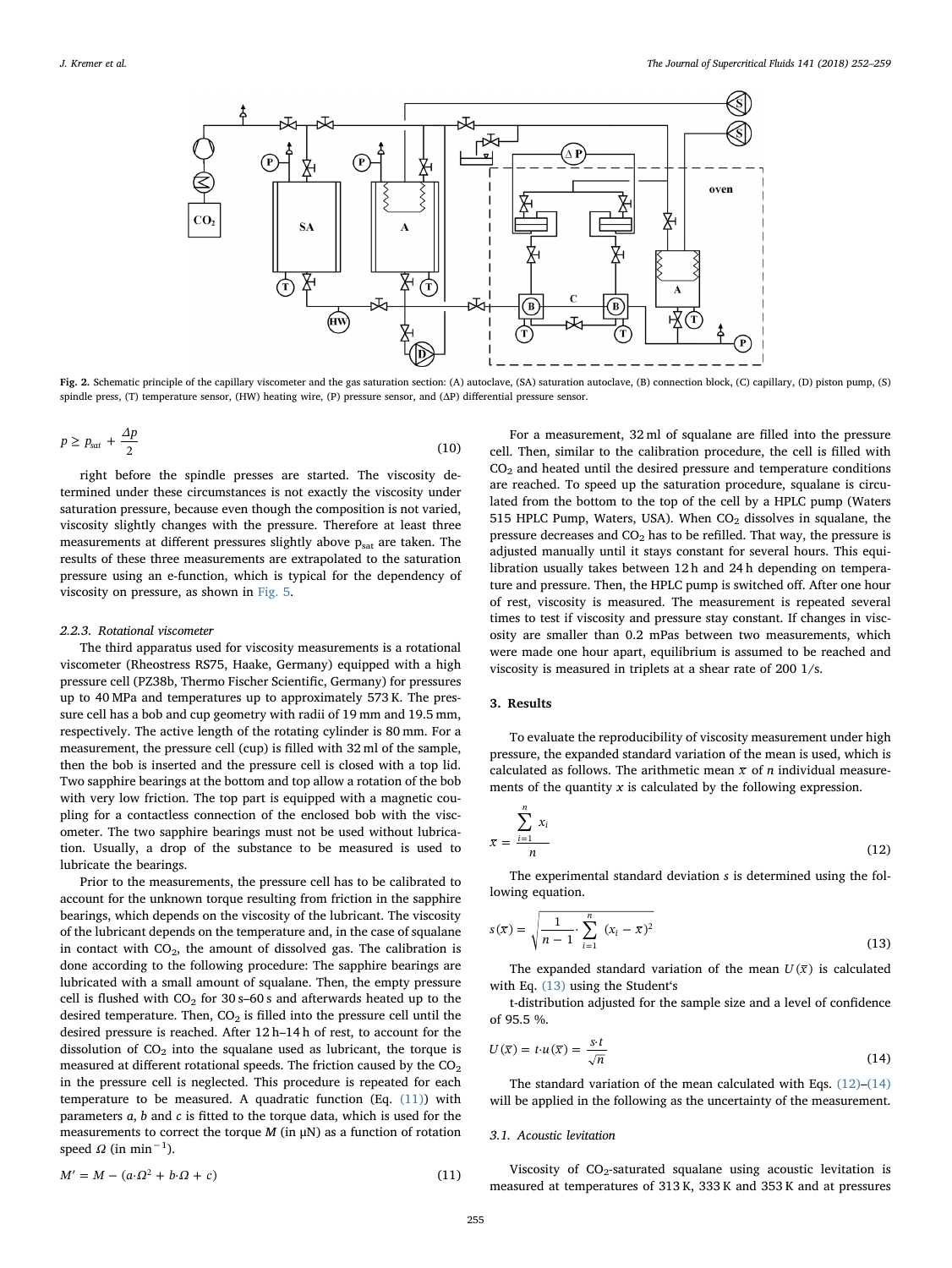between 0.1 MPa and 10 MPa. Every data point is the average of at least 15 individual measurements. To compare the experimental data to literature data and to interpolate viscosity to different temperatures and pressures, we used an empirical model proposed by Seifried [\[14](#page-7-0)] for the viscosity of  $CO_2$ -saturated fish oil and fitted the constants to our data. This model expresses the dynamic viscosity as a function of pressure and temperature using six parameters. The model consists of Eqs. [\(15\)](#page-4-0)–[\(18\),](#page-4-1) which are fitted to viscosity data (in mPas) as a function of pressure (in MPa) and temperature (in K) [[14\]](#page-7-0).

<span id="page-4-0"></span>
$$
\eta(p, T) = \eta_{\infty}(T) + [\eta_0(T) - \eta_{\infty}(T)] \cdot e^{(-k(T) \cdot (p - 0.1) \cdot (p - 0.1)} \tag{15}
$$

<span id="page-4-3"></span>
$$
\eta_{\infty}(T) = B_1 + B_2 \cdot T \tag{16}
$$

<span id="page-4-4"></span>
$$
\eta_0(T) = B_3 \cdot e^{(B_4/T)} \tag{17}
$$

<span id="page-4-1"></span>
$$
k(T) = B_5 \cdot e^{-B_6 \cdot T} \tag{18}
$$

The model is based on the assumption, that viscosity asymptotically reaches a constant value at high pressures, which is temperature dependent. This value depends on temperature with a linear relationship (Eq.  $(16)$ ). Eq.  $(17)$  describes the exponential decrease of viscosity with temperature at atmospheric pressure. The viscosity is reduced exponentially as the gas-content is increased with the pressure. This decline is described with Eq. [\(18\)](#page-4-1) [\[14](#page-7-0)].

The results of viscosity determination with the acoustic levitator are shown in [Fig. 3.](#page-4-5) The points show the experimentally determined values, whereas the lines are functions fitted with the model (Eqs. [\(15\)](#page-4-0)–[\(18\)\)](#page-4-1) at the respective temperatures. The error bars indicate the uncertainty of measurement calculated with Eqs. [\(12\)](#page-3-3)–[\(14\).](#page-3-4)

As expected, the viscosity decreases with increasing temperature. The results show that an increase in either temperature or pressure reduces the viscosity of the  $CO_2$ -saturated squalane. At 313 K, the viscosity decreases from initially 14.94 mPas at 0.1 MPa to 1.60 mPas at 10.0 MPa. The viscosity at 353 K changes from 4.57 mPas at 0.15 MPa to 1.57 mPas at 10.1 MPa. Obviously, the effect of temperature lessens with increasing pressure. The fitted curves match quite well with the measurements, as indicated by an AARD of 4.20 %. The parameters found for the model equations are summarized in [Table 1](#page-1-2).

# 3.2. Capillary viscometer

Squalane saturated with  $CO<sub>2</sub>$  was measured in the capillary viscometer at pressures from 0.1 MPa to 10.1 MPa and temperatures of 313 K and 353 K. The viscosities at saturation pressure, as shown in [Fig. 4](#page-4-6), were extrapolated from at least three measurements at higher pressures in the undersaturated region. Each point in the

<span id="page-4-5"></span>

Fig. 3. Viscosity of  $CO<sub>2</sub>$ -saturated squalane determined with acoustic levitation as a function of pressure at temperatures of 313 K, 333 K and 353 K.

<span id="page-4-6"></span>

Fig. 4. Dynamic viscosity of undersatured squalane with dissolved CO<sub>2</sub>: undersaturated viscosities used for extrapolation to saturation pressure (open symbols) and calculated viscosities at saturation pressure (closed squares).

undersaturated region was calculated as the mean of three different measurements taken under the same conditions (p, T, Q).

[Fig. 4](#page-4-6) shows the measured points between 6 MPa and 12 MPa (open symbols) used for the extrapolation to the viscosity at saturation pressure (closed squares). The results from the extrapolations are shown in [Fig 5.](#page-4-2)

The results in [Fig. 5](#page-4-2) show the decrease of the dynamic viscosity with increasing pressure. The uncertainty included is smaller than the symbols. The viscosity at 313 K ranges from 14.74 mPas at 0.185 MPa to 1.51 mPas at 10.1 MPa. At 353 K, the viscosity is lower, ranging from 4.65 mPas at 0.1 MPa to 1.36 mPas at 10.1 MPa. The values for this curve were measured using two different stainless steel capillaries. For viscosities above 11 mPas, a capillary with an inner diameter of 0.64 mm and a length of 345 mm was used. Viscosities smaller than 11 mPas were measured in a capillary with an inner diameter of 0.259 mm and a length of 350 mm.

The dotted and full lines represent the fitted curves at 313 K and 353 K, respectively. The fitted curves, with the parameters for the model equation summarized in [Table 1,](#page-1-2) match the measurements with an AARD of 1.66 %.

<span id="page-4-2"></span>

Fig. 5. Dynamic viscosity of squalane saturated with  $CO<sub>2</sub>$  determined with a capillary viscometer.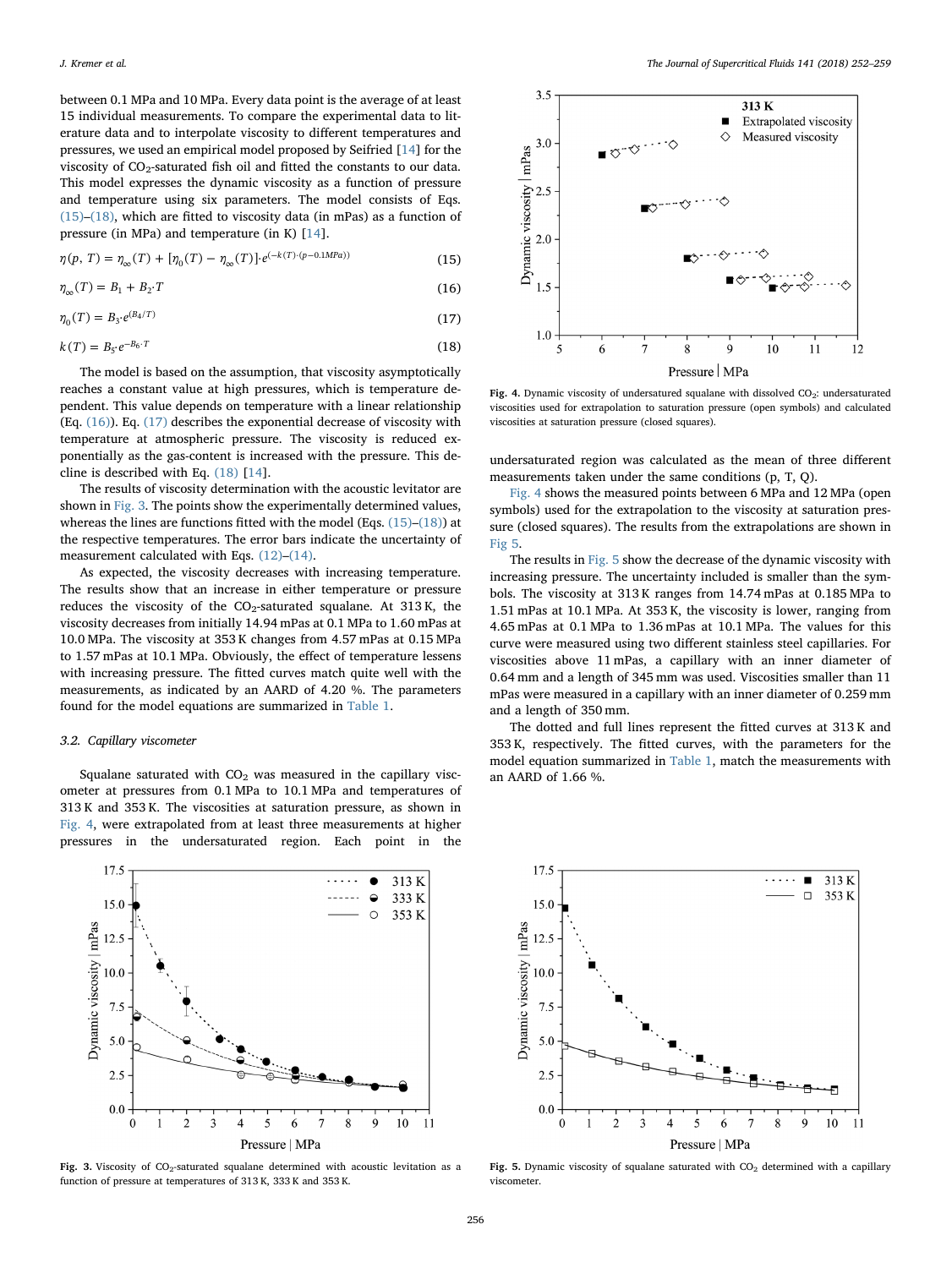<span id="page-5-0"></span>

Fig. 6. Dynamic viscosity of squalane measured with the rotational viscometer in comparison to calibration data.

## 3.3. Rotational viscometer

Additionally, viscosity of  $CO<sub>2</sub>$ -saturated squalane was measured at temperatures of 313 K and 353 K and pressures of 0.15 MPa, 5.1 MPa and 10.1 MPa using a conventional viscometer with a bob and cup geometry. Previously, the accuracy of the same geometry was evaluated under ambient pressure. The viscosity of pure squalane at different temperatures measured with the rotational viscometer is compared to calibration data at 293.15 K, 303.15 K, 313.15 K, 323.15 K, 333.15 K and 353.15 K obtained with a high precision Ubbelohde viscometer by a calibration institute (ZMK Wolfen, Germany) [\(Fig. 6\)](#page-5-0).

As expected, the viscosity of pure squalane under ambient pressure decreases with rising temperature. The experimental values are in good agreement with the calibration data, because the data obtained with the rotational viscometer show deviations between 1.3 % and 7.5 % from the calibration data. With decreasing viscosity the percentage deviation between the measured and the calibration data increases up to 12 % for a viscosity of 4.6 mPas. The lower limit of the measurement range of the high pressure cell for the rotational viscometer is 1 mPas. If the measured viscosity approaches this limit, the error in viscosity measurement increases.

[Fig. 7](#page-5-1) shows the results for the viscosity of  $CO<sub>2</sub>$ -saturated squalane at temperatures of 313 K and 353 K and pressures of 0.15 MPa, 5.1 MPa and 10.1 MPa. The error bars calculated with Eqs.  $(12)$ – $(14)$  are too small to appear.

<span id="page-5-1"></span>

Fig. 7. Viscosity of  $CO_2$ -saturated squalane determined with the rotational viscometer as a function of pressure.

<span id="page-5-2"></span>

Fig. 8. Dynamic viscosity of  $CO_2$ -saturated squalane: comparison of acoustic levitator (AL), capillary viscometer (CV) and rotational viscometer (RV) to literature data [[1](#page-6-0)] at 313 K.

# 4. Discussion

Three different types of viscometers were used to determine the viscosity of liquid squalane saturated with  $CO<sub>2</sub>$  at temperatures of 313 K and 353 K and pressures between 0.1 MPa and 10.1 MPa. One of these methods, a new measurement method based on acoustic levitation, is compared to the other two conventional methods, a capillary and a rotational viscometer. To validate the generated data, literature values by Dilchert [[1](#page-6-0)] for the same system are used. To interpolate between the data points by Dilchert, his data were approached with the model presented in Eqs. [\(15\)](#page-4-0)–[\(18\)](#page-4-1) with an AARD of 3.62 %. [Fig. 8](#page-5-2) shows the deviation of viscosity data as a function of pressure measured with the acoustic levitator (AL), the capillary viscometer (CV) and the rotational viscometer (RV) at a temperature of 313 K in comparison to literature data [[1](#page-6-0)]. The data measured with the AL, CV and RV are compared to literature data by Dilchert [[1](#page-6-0)], who studied the system squalane-CO<sub>2</sub> with a spring-bellows-capillary viscometer at 0.1 MPa, 5 MPa and 10 MPa.

Viscosity was measured in steps of 1 MPa from 0.1 MPa to 10.1 MPa with the AL and the CV. For comparison, measurements with the RV were taken at pressures of 0.15 MPa, 5.1 MPa and 10.1 MPa. All measured data show the same course of decreasing viscosity as the pressure, and thereby the mass fraction of gas, is increased. For pressures between 2 MPa and 6 MPa the data from the AL deviate by 6 % to 15 % from the measurements of the CV. For pressures lower than 2 MPa and higher than 6 MPa, this deviation is in the range from 0.5 % to 5.7 %. Therefore, the data measured with the AL and the CV are in good agreement. The deviations may result from the density values used. These were taken from Hiller [[5](#page-6-3)] and interpolated using Eqs. [\(1\)](#page-1-0)–[\(5\)](#page-1-1). Hiller estimates the uncertainty in density measurement to be lower than 1 % in the liquid phase. The AARD for the density model is 0.19 %. The AL measurements are influenced by errors in density measurement with a linear dependency (Eq. [\(7\)\)](#page-2-0). For the CV data, the density of the liquid only appears in the correction term (Eq. [\(9\)](#page-2-2)). Therefore, the influence of the error in density measurement on the AL data is higher than for the CV data, where the error in density is negligible. In addition, the uncertainty of the viscosity values measured with the AL is higher than for the other viscometers especially at pressures between 0.1 MPa and 2 MPa. This may result from temperature fluctuations caused by the sound field inside the high pressure view cell of the AL. For higher pressures, the uncertainty is in the same range for all three methods. The values made with the RV are lower than the measurements made with the AL for all pressures investigated. The deviations between the values of the RV and the AL increase with increasing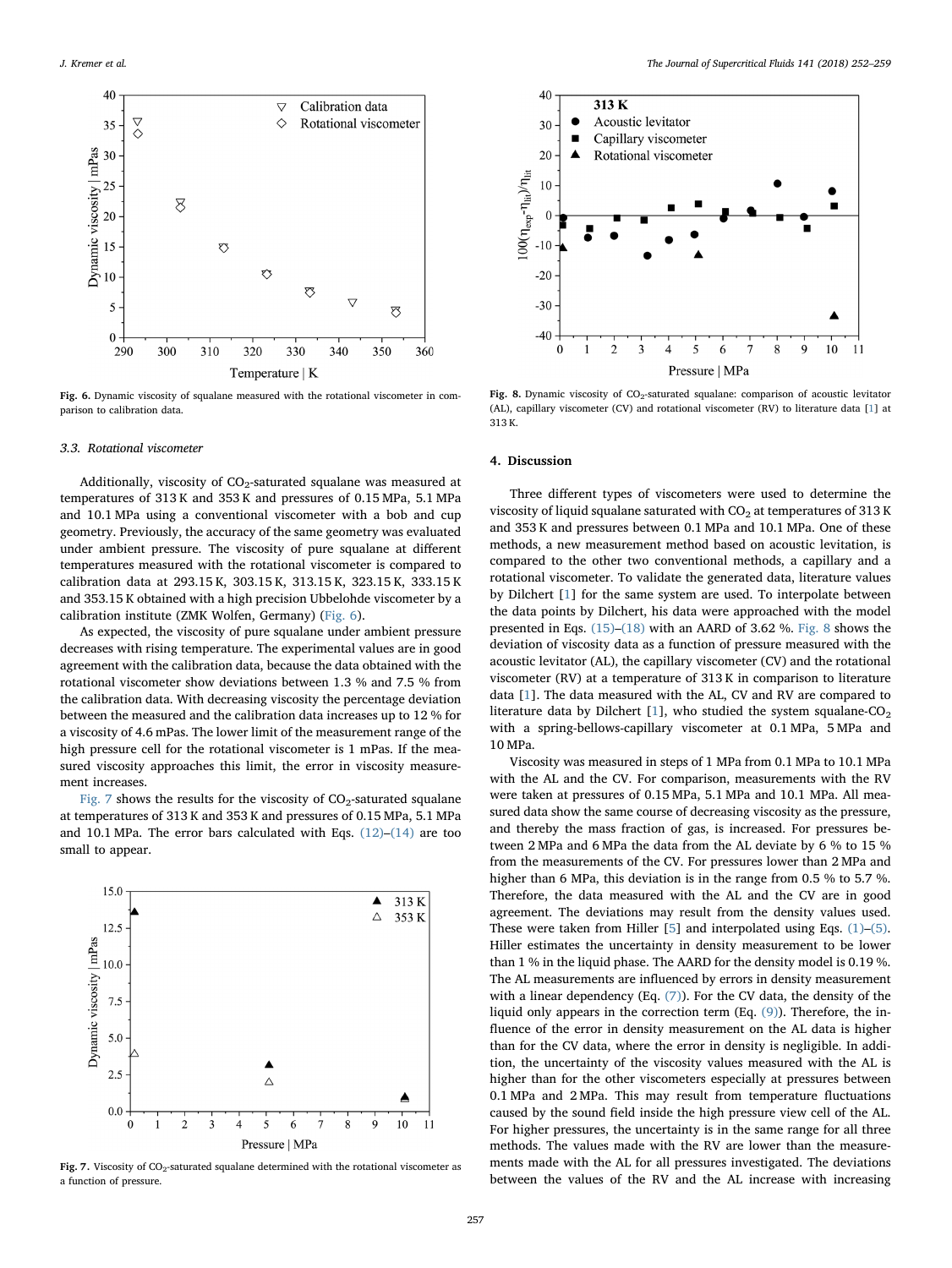<span id="page-6-8"></span>

Fig. 9. Dynamic viscosity of  $CO<sub>2</sub>$ -saturated squalane: comparison of acoustic levitator (AL), capillary viscometer (CV) and rotational viscometer (RV) to literature data [[1](#page-6-0)] at 353 K.

pressure. For a pressure of 0.1 MPa the deviation between the viscosity results of the RV and the AL related to the value of the AL is 9.1 %. At a pressure of 10 MPa, this deviation amounts to 39 %.

Comparing the results of the CV and the RV, the viscosity measured with the RV is also lower than the viscosity measured the CV for all pressures investigated. The deviation is in the range of 8 % at 0.1 MPa to 35 % at 10 MPa related to the value of the CV. This shows that the high pressure cell used for the experiments with the RV does not work satisfactory for the determination of viscosities lower than 5 mPas.

The measured data and the model fitted to literature data show the same course over pressure. In average, the AL data deviate by 5.8 % from literature values. Therefore, these data are in good agreement. As for the comparison between the AL and the CV, the deviation between experimental and literature data has a maximum at medium pressures between 1 MPa and 4 MPa. This deviation can be explained by the temperature fluctuations in the high pressure view cell of the levitator. Deviations may also occur, because Dilchert [\[1\]](#page-6-0) mentions the degassing of the squalane prior to the measurements, but the detailed procedure is not given. In this investigation, the squalane is used as received.

[Fig. 9](#page-6-8) compares the viscosity data generated with the acoustic levitator (AL), the capillary viscometer (CV) and the rotational viscometer (RV) with the viscosity data by Dilchert [[1](#page-6-0)] at 353 K. The data measured with the RV were measured at pressures of 0.1 MPa, 5.1 MPa and 10.1 MPa.

The dynamic viscosity as a function of pressure measured by the AL, CV and RV in [Fig. 9](#page-6-8) shows a similar behaviour of the data measured at 313 K. The viscosities gauged with AL deviate from the curve fitted to the literature data by 10 % in average, which is higher than the deviation at 313 K (5.8 %). The CV data deviate by 7 % to literature values, which is higher than at 313 K (2.9 %).

# 5. Conclusions and outlook

Viscosity measurements of  $CO_2$ -saturated liquid squalane at temperatures of 313 K, 333 K and 353 K and pressures between 0.1 MPa and 10.1 MPa with a new method based on acoustic levitation are presented. Viscosity is determined under high pressure from decaying shape oscillations of acoustically levitated drops. To evaluate this method, comparative measurements using a capillary and a rotational viscometer are carried out at temperatures of 313 K and 353 K and at pressures between 0.1 MPa and 10.1 MPa. It has been shown, that the measurement of viscosity of gas-saturated liquids with the presented capillary viscometer yields reliable data. Nevertheless, measurements with this method are time-consuming due to the long saturation time of squalane with  $CO<sub>2</sub>$ , which takes several hours although squalane is

pumped in a circle to accelerate saturation. Furthermore, an amount of 1 l of substance is needed to fill the three autoclaves. Prior to the measurements, the radius of the capillary has to be determined with high precision, which is time-consuming. The rotational viscometer equipped with the high pressure cell fails to measure low viscosities in the range of 1 mPas. The viscosities measured with the rotational viscometer are drastically lower than those determined with the capillary viscometer. The deviation between the capillary viscometer and the rotational viscometer is in the range of 7.9 % at 313 K and 0.1 MPa up to 42.6 % at 353 K and 10.1 MPa related to the value of the capillary viscometer. Measurements with the rotational viscometer are also timeconsuming due to the saturation time, which is in the range of several hours, and the need for calibration prior to the measurements because of the additional torque caused by the sapphire bearings.

The results measured with the acoustic levitator are in good agreement with the values obtained with the reliable capillary viscometer with an average deviation of 6 % to 10 %. In addition, the viscosity results of the AL for the system squalane- $CO<sub>2</sub>$  are in agreement with literature values [[1](#page-6-0)]. As mentioned previously, the main advantage of an acoustic levitator for viscosity measurement of gas-saturated liquids under high pressure in comparison to capillary or rotational viscometers is the short saturation time of less than five minutes (usually hours to days). Measurement time is also reduced compared to conventional methods, because the acoustic levitator needs no calibration prior to the measurements. Only a reference picture of a reference sphere with precisely known diameter is required for the image analysis. Furthermore, the amount of required substance is very small (1 μl–5 μl) compared to conventional methods. As an additional benefit, interfacial tension of the system investigated can be deduced from the frequency of oscillation without further effort. Therefore, acoustic levitation offers the unique possibility to measure two important thermophysical properties simultaneously under high pressure. Regarding these advantages, it is concluded, that acoustic levitation is a promising method for the characterization of high pressure systems. Although the results deviate by about 6 % to 10 % from those made with the approved capillary viscometer, the measurement time is reduced. At the moment, viscosity measurement with acoustic levitation under pressure is restricted to Newtonian liquids due to the lack of knowledge about the shear rate in the drop. Some approaches regarding the measurement of viscoelastic liquids with acoustic levitation under ambient conditions are reported in literature [\[15](#page-7-5)–18]. In our future work, these methods will be adapted to high pressure systems to determine viscosity of viscoelastic liquids under pressure.

## References

- <span id="page-6-0"></span>[1] G. Dilchert, Der Einfl[uss gelöster Gase auf das Viskositäts-Druckverhalten](http://refhub.elsevier.com/S0896-8446(17)30749-0/sbref0005) flüssiger Kohlenwasserstoff[e im gesättigten und untersättigten Lösungsbereich, Dissertation,](http://refhub.elsevier.com/S0896-8446(17)30749-0/sbref0005) [University of Erlangen-Nuremberg, Erlangen, Germany, 1979.](http://refhub.elsevier.com/S0896-8446(17)30749-0/sbref0005)
- <span id="page-6-1"></span>[2] F. Ciotta, G. Maitland, M. Smietana, M. Trusler, V. Vesovic, Viscosity and density of carbon dioxide + 2,6,10,15,19,23-hexamethyltetracosane (Squalane), J. Chem. Eng. Data 54 (9) (2009) 2436–2443, [http://dx.doi.org/10.1021/je800894y.](http://dx.doi.org/10.1021/je800894y)
- [3] D. Tomida, A. Kumagai, C. Yokoyama, Viscosity measurements and correlation of the squalane  $+CO_2$  mixture, Int. J. Thermophys. 28 (1) (2007) 133-145, [http://dx.](http://dx.doi.org/10.1007/s10765-007-0149-3) [doi.org/10.1007/s10765-007-0149-3.](http://dx.doi.org/10.1007/s10765-007-0149-3)
- <span id="page-6-2"></span>[4] B. Seifried, F. Temelli, Density of marine lipids in equilibrium with carbon dioxide, J. Supercrit. Fluids 50 (2009) 97–104, [http://dx.doi.org/10.1016/j.sup](http://dx.doi.org/10.1016/j.supflu.2009.05.011)flu.2009.05. [011.](http://dx.doi.org/10.1016/j.supflu.2009.05.011)
- <span id="page-6-3"></span>[5] [N. Hiller, Bestimmung der Grenz](http://refhub.elsevier.com/S0896-8446(17)30749-0/sbref0025)flächenspannung in Systemen aus schwerfl[üchtigen und überkritischen Komponenten unter hohen Drücken,](http://refhub.elsevier.com/S0896-8446(17)30749-0/sbref0025) [Dissertation, University of Erlangen-Nuremberg, Erlangen, Germany, 1990.](http://refhub.elsevier.com/S0896-8446(17)30749-0/sbref0025)
- <span id="page-6-4"></span>[6] [D.J. Borosa, Entwicklung und Aufbau eines akustischen Levitators zur](http://refhub.elsevier.com/S0896-8446(17)30749-0/sbref0030) Untersuchung von Stoff[transport- und Partikelbildungsmechanismen unter hohen](http://refhub.elsevier.com/S0896-8446(17)30749-0/sbref0030)
- <span id="page-6-5"></span>[Drücken, Dissertation, Ruhr-University Bochum, Bochum, Germany, 2013.](http://refhub.elsevier.com/S0896-8446(17)30749-0/sbref0030) [7] [H. Lamb, Hydrodynamics, 6th ed., Cambridge University Press, Cambridge, 1932,](http://refhub.elsevier.com/S0896-8446(17)30749-0/sbref0035) [p. 475.](http://refhub.elsevier.com/S0896-8446(17)30749-0/sbref0035)
- <span id="page-6-6"></span>[8] J. Kremer, A. Kilzer, M. Petermann, Simultaneous measurement of surface tension and viscosity using freely decaying oscillations of acoustically levitated droplets, Rev. Sci. Instrum. 89 (1) (2018) 015109, , [http://dx.doi.org/10.1063/1.4998796.](http://dx.doi.org/10.1063/1.4998796)
- <span id="page-6-7"></span>[9] S. Baer, C. Esen, A. Ostendorf, Phase equilibrium measurements of acoustically levitated squalane-CO<sub>2</sub> mixtures by Raman spectroscopy, J. Raman Spectrosc. 45